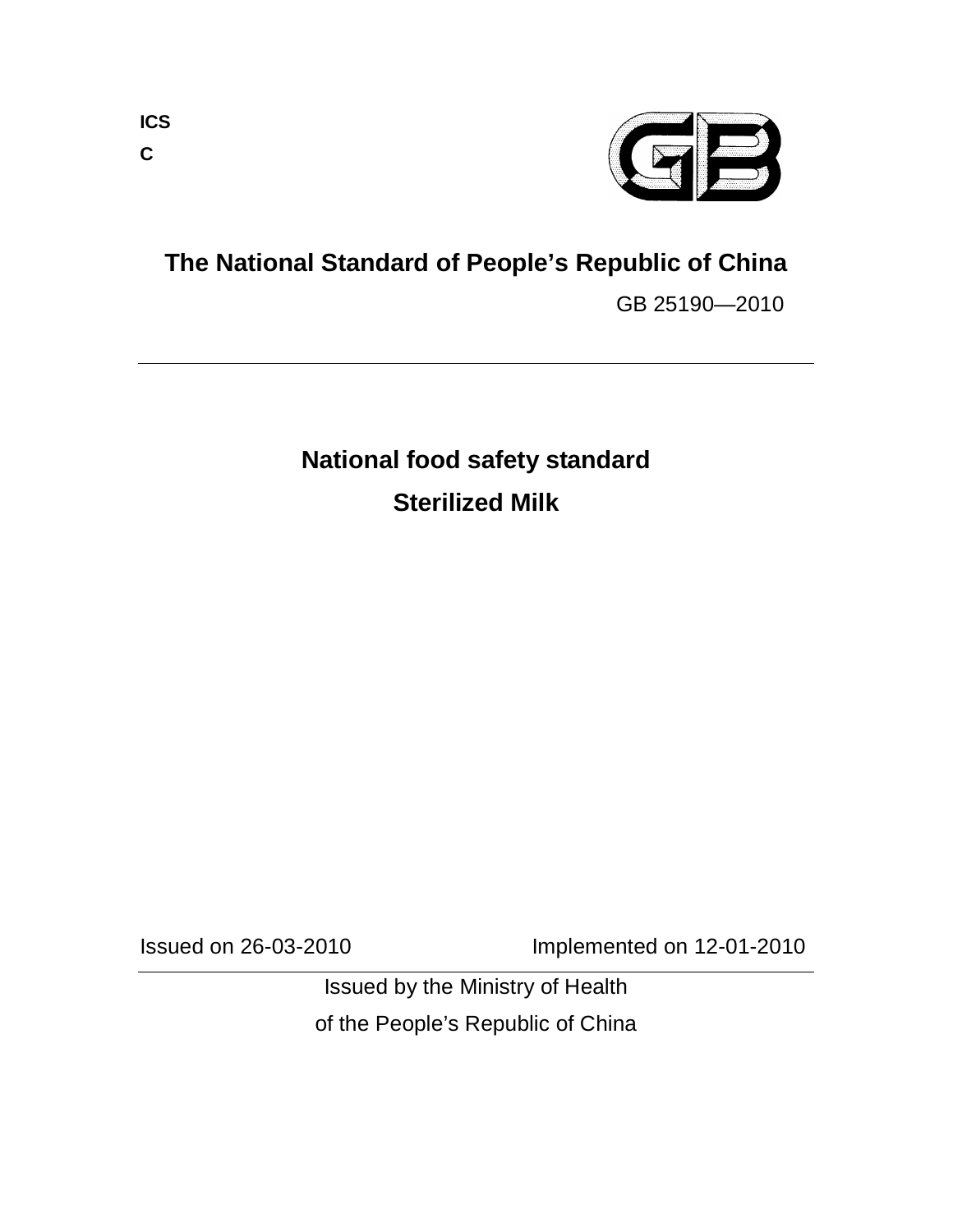# **Preface**

This standard replaced GB 19645-2005 Hygiene Standard of Pasteurization, sterilized milk and the part index of GB 5408.2-1999 Sterilized milk. In case of the index involved in GB 5408.2-1999, this standard shall prevail.

In comparison with GB 19645-2005, the major changes of this standard are as follows:

- $-$  The Hygiene Standard of pasteurized milk and sterilized pure milk is divided into three standards named pasteurized milk, sterilized milk and modified milk, and this standard is sterilized milk.
- $-$  The description of scope is modified;
- $-$  Terms and definitions are specified;
- Sensory requirement is modified;
- $-$  The fat requirements for skimmed milk product and partial skimmed milk product are cancelled;
- $-$  The protein requirement for ovine milk is added;
- $-$  The limits of Acid value in physical-chemical requirements is changed to the range of value;
- $-$  Residues limits of veterinary drugs is cancelled;
- Residues limits of pesticides is cancelled;
- $-$  The limits of contaminants is directly cited from GB2762;
- $-$  The limits of mycotoxins is directly cited from GB2761;
- $-$  The requirement for food additive is cancelled;
- $-$  The requirement for labelling is modified;

This standard replaces all previous standards, those issued editions are:

 $-$  GB 19645-2005.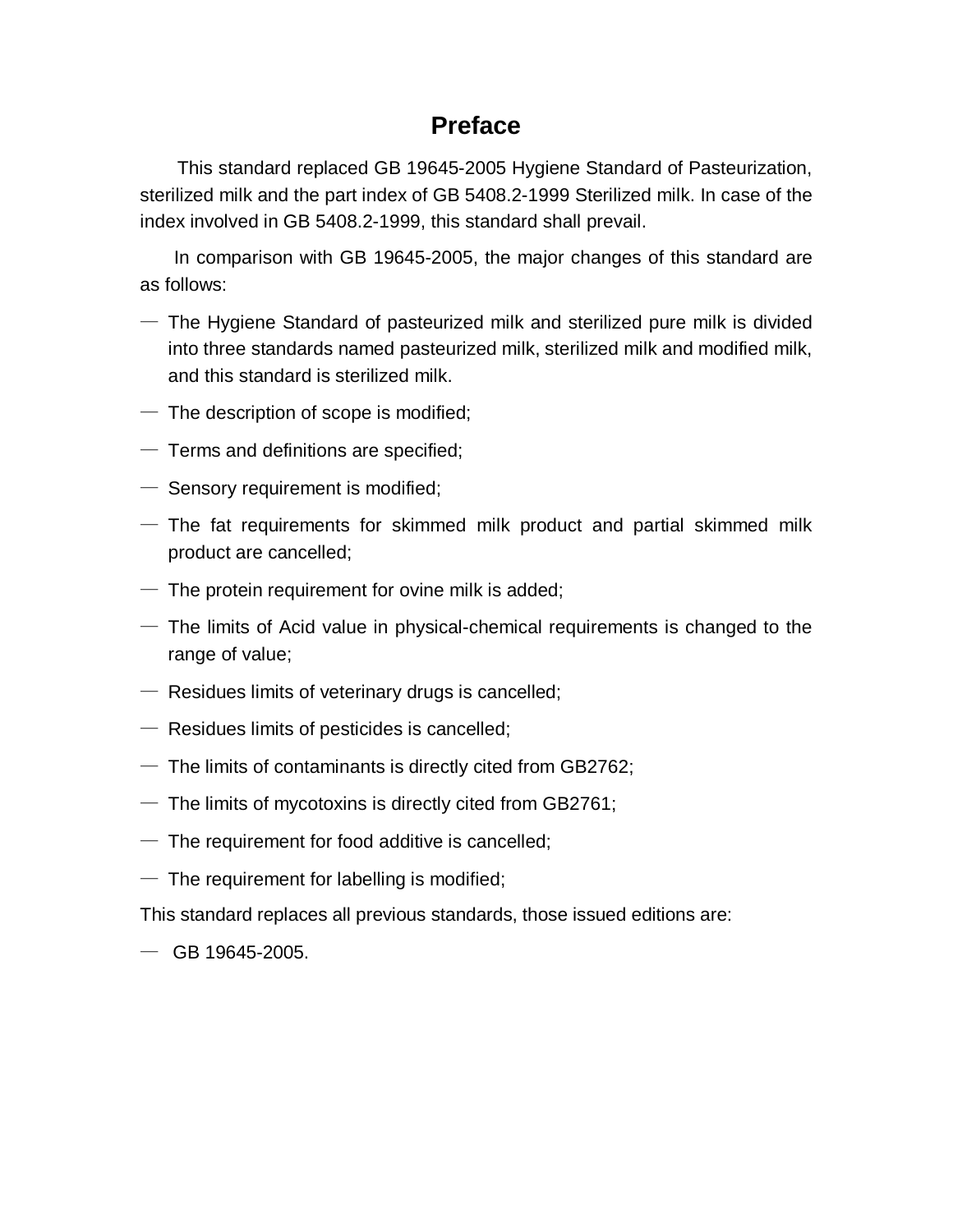# **National food safety standard**

## **Sterilized Milk**

# **1. Scope**

This standard applies to whole milk, skimmed milk and part skimmed and sterilized milk.

# **2. Normative reference**

The following normative documents are absolutely necessarily for the application of this standard. For dated references, only the dated edition of the normative document referred to applies. For undated references, the latest edition including all the modified notes of the normative document referred to applies.

# **3. Terms and definitions**

# **3.1 Ultra high-temperature milk**

Ultra high-temperature milk means the liquid products that using raw bovine (or goat) milk as the ingredient with reconstituted milk added or not, when milk is continuous flowing, are heated to at least 132℃ and held for a short time for sterilization, then aseptic filling etc.

# **3.2 Retort sterilized milk**

Retort sterilized milk means the liquid product that using raw bovine (or goat) milk as major ingredient with reconstituted milk added or not, with or without preheated, sterilized and so on after filling and seal.

## **4. Technical requirements**

# **4.1 Raw material requirements**

- 4.1.1 Fresh milk: shall be in accordance with GB 19301.
- 4.1.2 Milk powder: shall be in accordance with GB 19644.

## **4.2 Sensory requirements are specified in Table 1 as below.**

#### **Table1. Sensory requirement**

| <b>Item</b>     | <b>Requirement</b>                              | <b>Test method</b>      |  |
|-----------------|-------------------------------------------------|-------------------------|--|
| Color           | Ivory white or pale yellow.   Add moderate test |                         |  |
| Taste and aroma | Natural milk aroma, no                          | sample into a 50ml      |  |
|                 | abnormal flavour.                               | beaker, and observe the |  |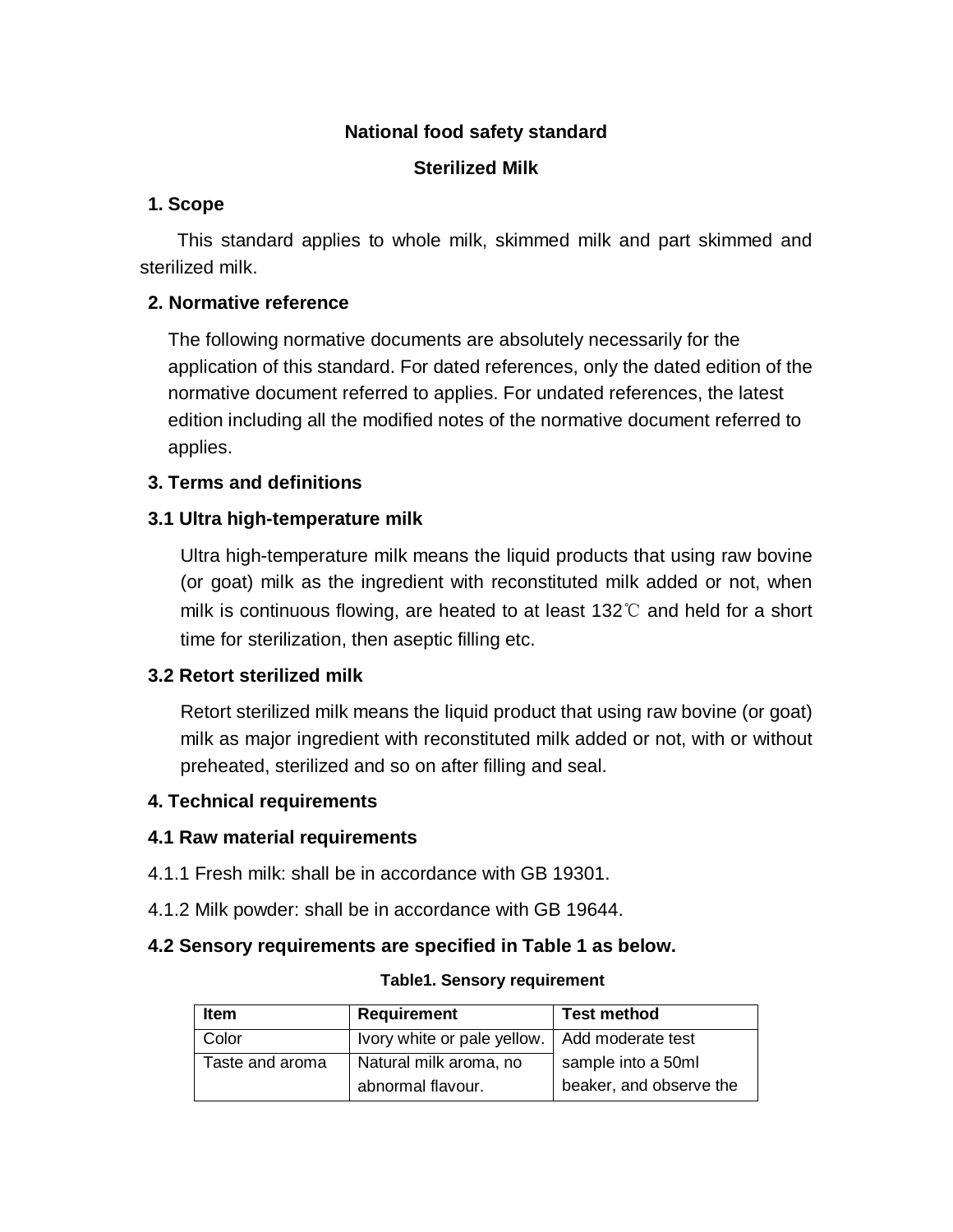| Structure and | Well-proportioned liquid, | color, structure and      |  |
|---------------|---------------------------|---------------------------|--|
| appearance    | no coagulation, no        | appearance of the test    |  |
|               | precipitate, no foreign   | sample with nature        |  |
|               | matter by eyes            | daylight. Smell and taste |  |
|               |                           | after gargling with warm  |  |
|               |                           | water.                    |  |

# **4.3 Physical-chemical requirements: are specified in Table 2 as below.**

| Item                                     | Limits    | Test method |  |
|------------------------------------------|-----------|-------------|--|
| $Fat^a/(g/100g)$<br>≥                    | 3.1       | GB 5413.3   |  |
| Protein/(g/100g)                         |           |             |  |
| Bovine milk<br>≥                         | 2.9       | GB 5009.5   |  |
| Ovine milk<br>≥                          | 2.8       |             |  |
| Milk solids non fat /(g/100g) $\ge$      | 8.1       | GB 5413.39  |  |
| Acidity/ $(^{\circ}T)$                   |           |             |  |
| Bovine milk                              | $12 - 18$ | GB 5413.34  |  |
| Ovine milk                               | $6 - 13$  |             |  |
| a: only applied to sterilized whole milk |           |             |  |

#### **Table 2 Physical-chemical requirements**

## **4.4 Limits of contaminants**

The limits of contaminants shall be in accordance with GB 2762.

## **4.5 Limits of Mycotoxins:**

The limits of Mycotoxins shall be in accordance with GB 2761.

## **4.6 Microbiology requirements**

The microbiology requirements shall be in accordance with commercial sterilization and the sample shall be tested by the method of GB/T 4789.26.

## **5. Others**

5.1 UHT milk only raw bovine (or ovine) milk as ingredient shall be marked "pure milk / dairy" in Chinese in the main display panel, closing to the position of product name. The font size of Chinese should not less than which for product